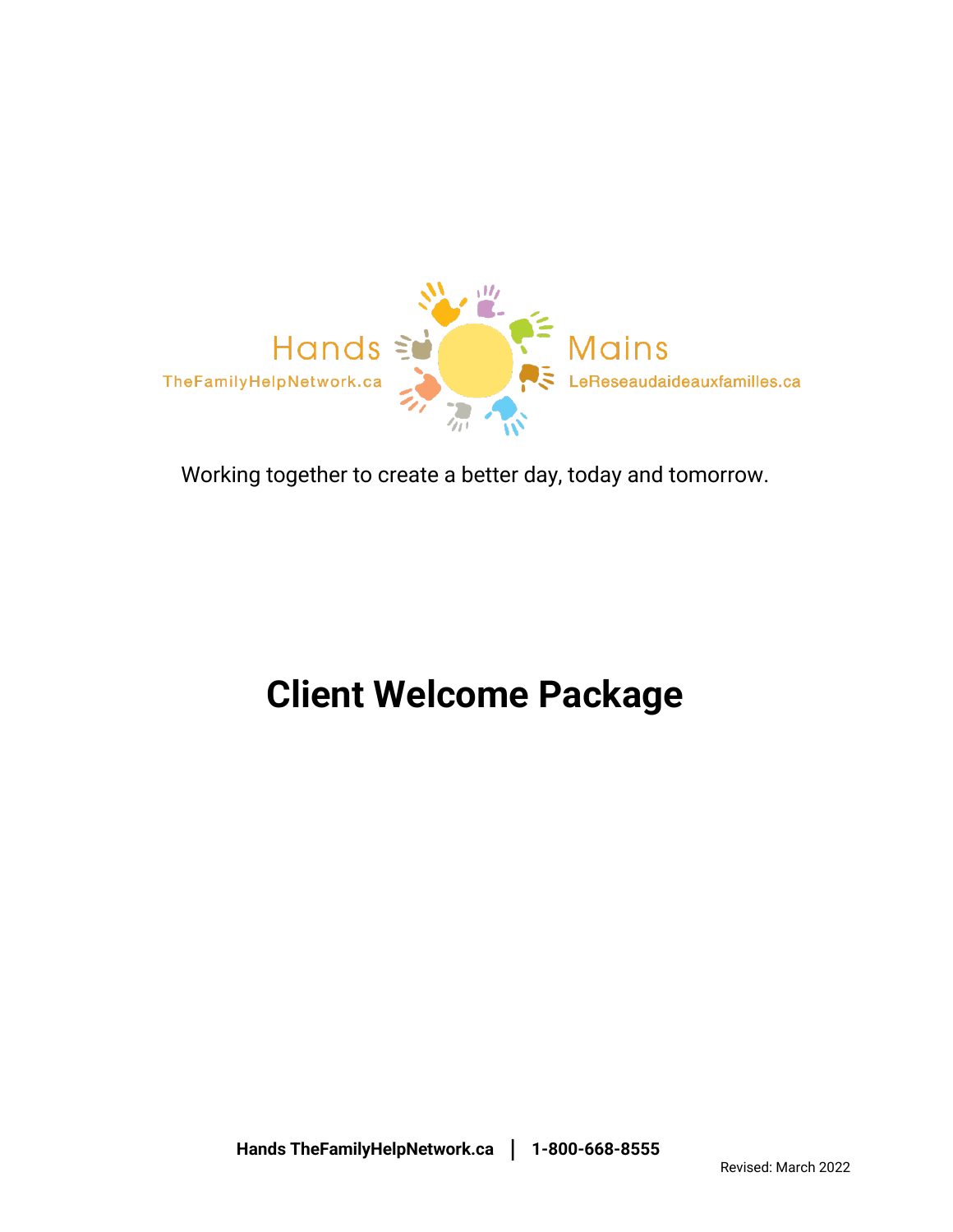

#### **Welcome to Hands TheFamilyHelpNetwork.ca**

**Hands – Helping families and everyone in them.** Hands TheFamilyHelpNetwork.ca (Hands) is an organization dedicated to helping children, youth, adults with a developmental disability and families, achieve the best possible care and help they need when they need it the most. We look forward to being a part of your family journey.

Our team of Child and Family Therapists, Youth Counsellors, Behaviour Therapists, Social Workers, Psychologists and many other health care professionals, provides services to more than 11,000 individuals in Nipissing, Muskoka, Parry Sound, and Northern Ontario each year. We provide professional services across the life span in the areas of: adult developmental services, autism and behavioural services, child development, child and youth mental health, justice services and navigation supports.

Hands is a fully accredited, bilingual, not-for-profit registered charity that makes a positive difference in the lives of the individuals and families for whom we provide support. Hands funding comes primarily from the Ministry of Children, Community and Social Services, Ministry of Health, Ministry of the Attorney General, Health Canada, Justice Canada, and others.

[View Hands' vision, mission and values \(www.thefamilyhelpnetwork.ca\)](https://thefamilyhelpnetwork.ca/about-us/mission-vision-and-values/)

#### **Our Principles**

The following principles guide Hands' work:

- 1. Clients and their families are encouraged to participate and are at the center of service planning.
- 2. Clients and their support system have strengths and when nurtured, these strengths can lead to reduction of their difficulties.
- 3. The best place for an individual to grow is within the context of their family o**r** community setting, providing that they are safe and nurtured within that setting.
- 4. Services are integrated, flexible, responsive and accessible.
- 5. Clients should be provided with a wide range of services so that they have options that will respond to their unique needs.
- 6. Services are delivered in language and format that is understandable to clients and families.
- 7. Services received are voluntary and kept confidential within the circle of care and at the direction of clients.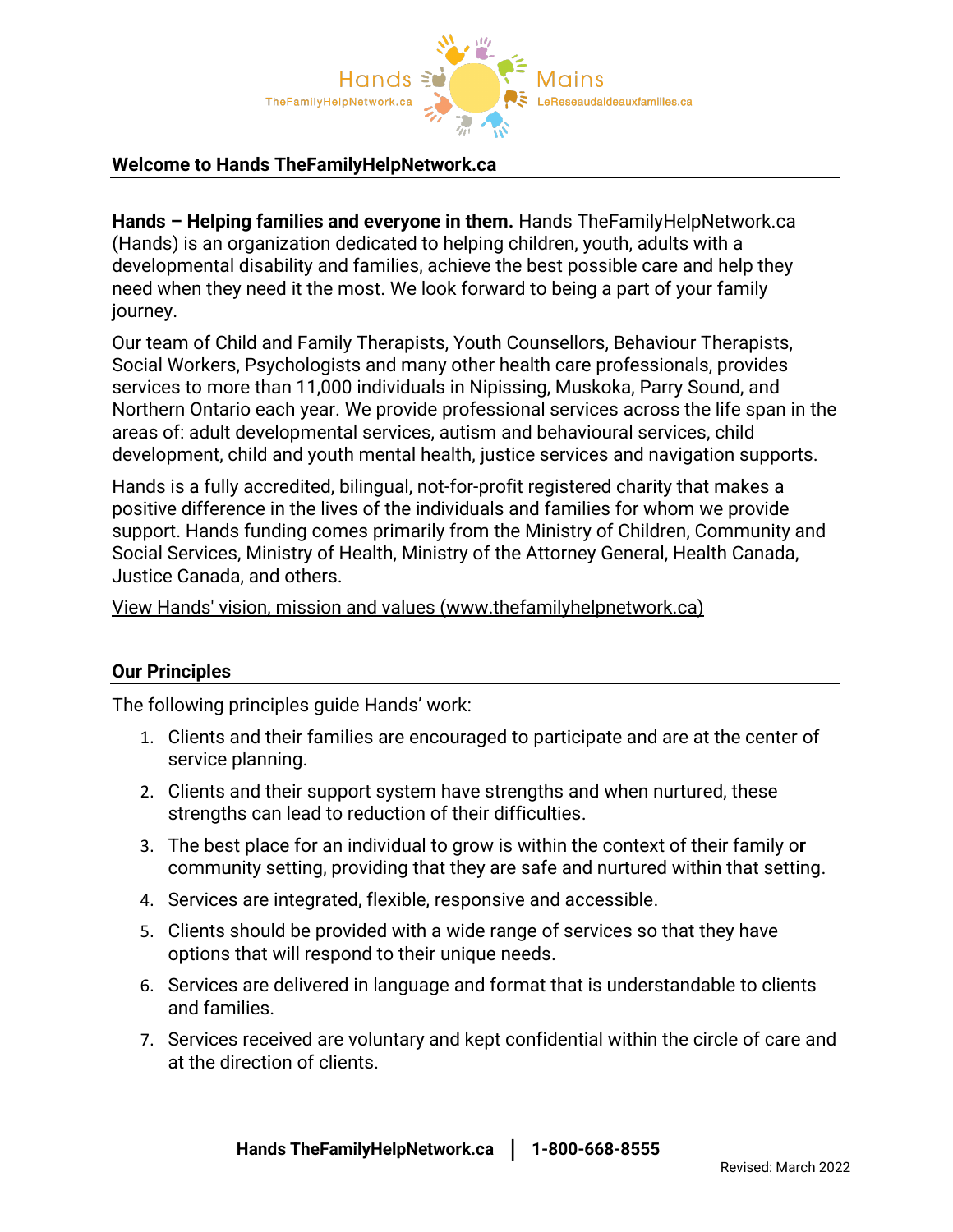

- 8. Services are integrated and multi-disciplinary, based on appropriate assessment and informed by the best available evidence and research.
- 9. Hands TheFamilyHelpNetwork.ca values and embraces diversity, equity, culture and inclusion as fundamental to our mission.

#### **Clinical Services**

Hands' team of professionals tailors services to meet the unique strengths and needs of each client. We have expertise in: social work, psychotherapy, psychology, behavioural analysis, infant development, occupational therapy, speech language pathology, and child and youth work. Our approach involves working with each client and their support systems, to develop a plan to achieve success. Hands' Clinical Services are guided by evidence-informed practices.

For a [full list of Hands Services, please visit our website](https://thefamilyhelpnetwork.ca/services/) (www.TheFamilyHelpNetwork.ca).

#### **Client Rights & Responsibilities**

Any person receiving services and support from Hands TheFamilyHelpNetwork.ca has rights and responsibilities.

Clients are to:

- 1. Be informed of, know and understand their rights.
- 2. Be treated with dignity, respect, honesty and integrity.
- 3. Feel safe and be safe.
- 4. Have equal opportunity to access services and supports.
- 5. Expect that privacy is respected and personal information remains confidential (Appendix A).
- 6. Give or refuse consent of service.
- 7. Be treated as a unique individual with a right to choice.
- 8. Provide feedback and express opinions without impacting services.
- 9. Receive services and supports that promote inclusion, regardless of age, race, culture, ethnicity, sex, religion, gender identity, and/or sexual orientation.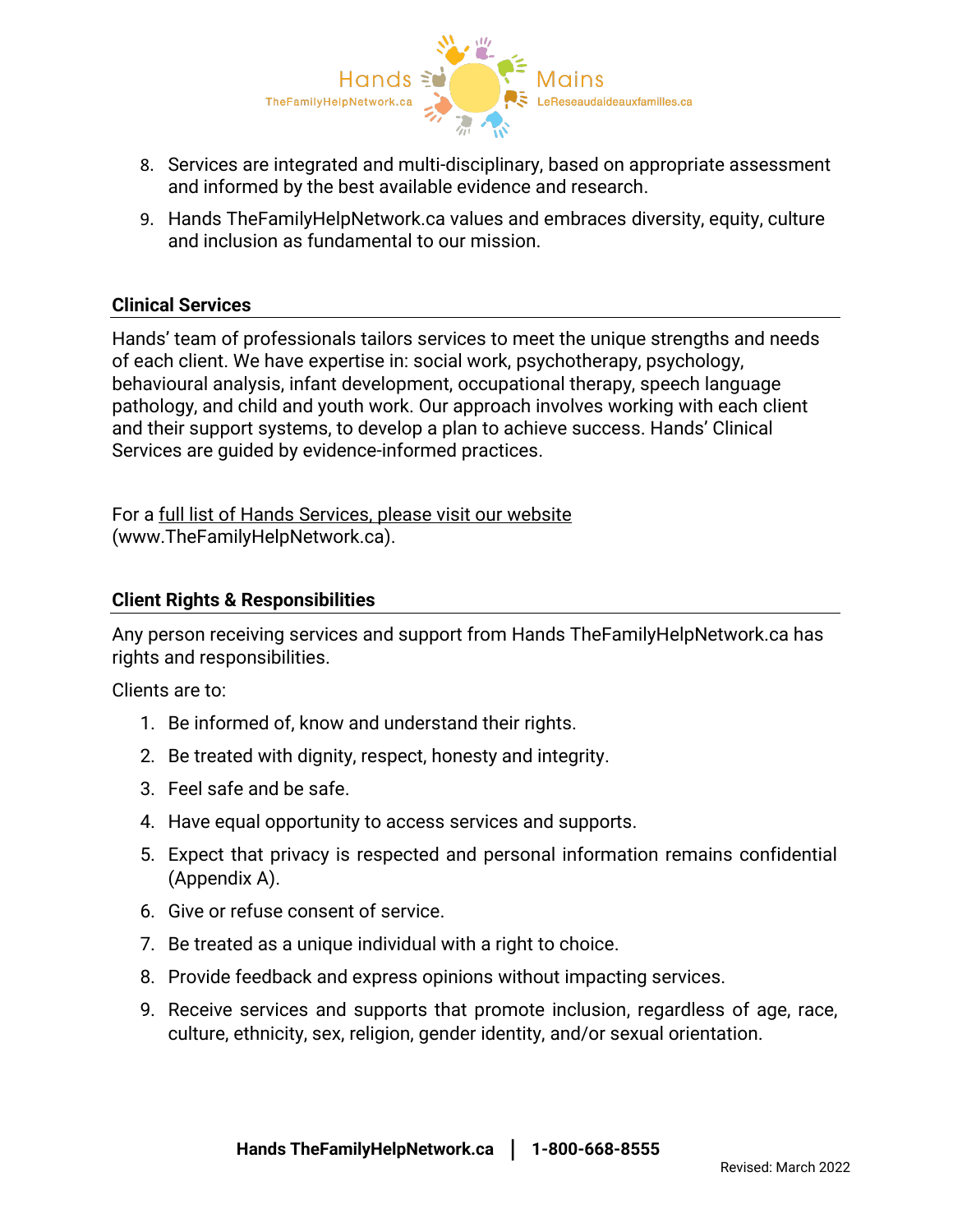

#### **Consent to Service**

- Client involvement with Hands TheFamilyHelpNetwork.ca is voluntary.
- Clients may say yes or no at any time.
- Consent is ongoing during service planning in order to proceed. When changes are made, your consent will be needed.
- Important information that may impact your decisions, such as risks and benefits, wait times will be shared with you.

#### **Confidentiality**

- All services are confidential in accordance with the appropriate legislation, including the Personal Health Information and Privacy Act (Appendix A).
- Exceptional circumstances may occur where we are legally bound to break confidentiality.
- Limitations to confidentiality are explained on Hands' Consent to Service form.
- It is the right of clients to request to see their file.
- If a client believes there was an error in a file, they may request to have that error corrected.

#### **Client Experience**

#### **Your experience matters.**

We are committed to delivering quality services that meet the expectations of our clients. During your time with us, please share how we are doing by completing one of the following confidential and anonymous surveys for Hands' clients on our website at <https://thefamilyhelpnetwork.ca/about-us/feedback/>

- **[Children and Youth Services](https://www.surveymonkey.com/r/Client2019_English)**
- **[Adult Services](https://www.surveymonkey.com/r/Client_Experience_AdultServices_English)**

#### **Scheduling Appointments and Communicating with Hands**

We have regular office hours, including some evening hours. If your schedule makes it difficult to attend sessions during our regular office hours, please discuss with your worker and efforts will be made to accommodate.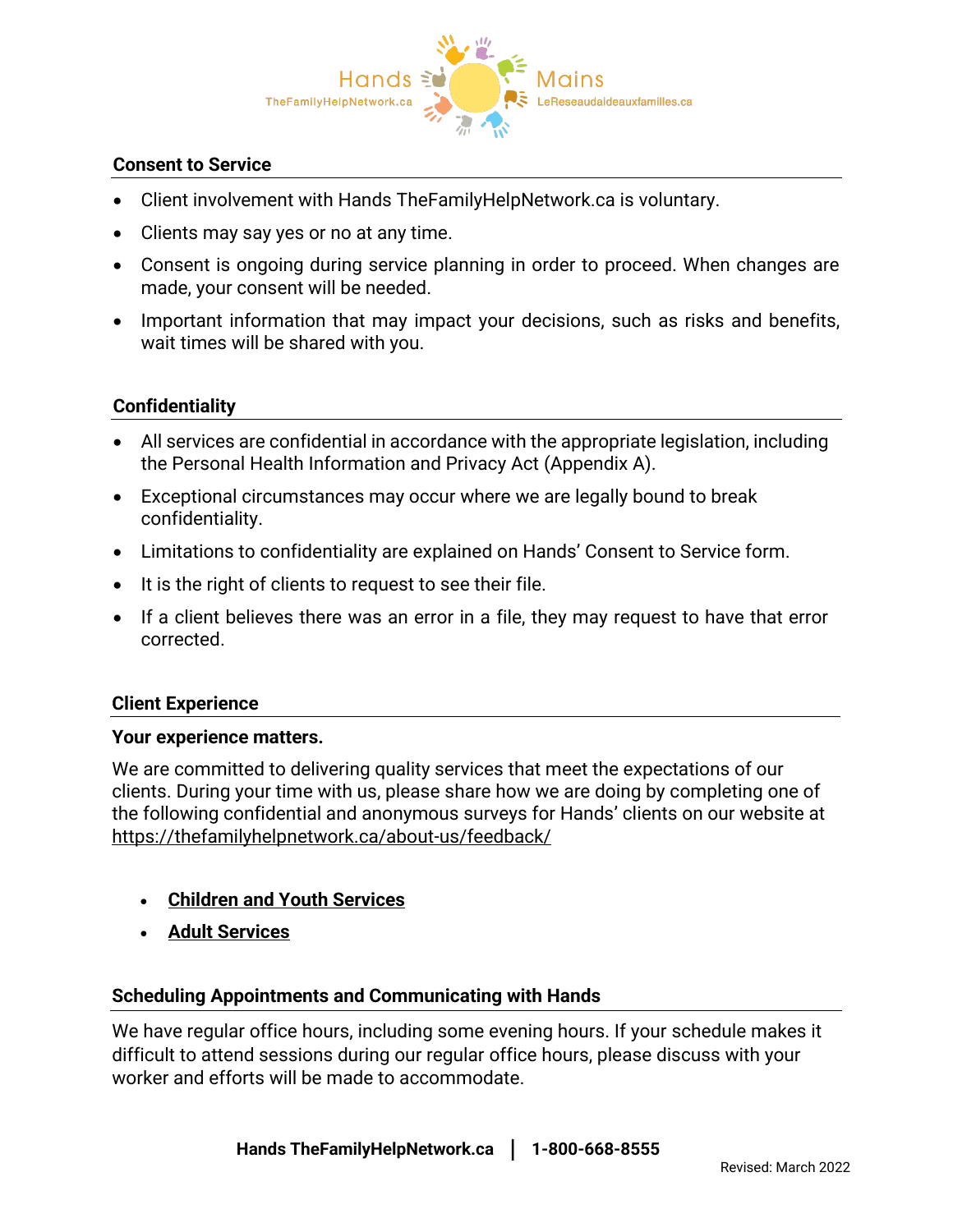

Ways to communicate with Hands (i.e. electronic communications/texting), include:

- Text
- Phone
- Email

Clients are encouraged to speak with their worker to determine the best way to connect. Ways of communicating may depend on what information needs to be shared. Please note that written consent may be required to use certain communication methods.

# **Diversity and Inclusion**

Hands values and embraces diversity, equity and inclusion as fundamental to our mission. Clients will receive services and supports, regardless of age, race, culture, ethnicity, sex, religion, gender identity, and/or sexual orientation. Hands will make every effort to deliver services in the client's preferred language and format. If you have special needs or circumstances to be considered in planning for services, please let us know.

# **How to Get Involved**

- Visit our website to keep informed of upcoming events
- Volunteer If you are interested in volunteering with Hands, let us know by emailing your resume and availability to [info@handstfhn.ca.](mailto:info@handstfhn.ca)
- Make a difference by [donating](https://thefamilyhelpnetwork.ca/services/donate/) to Hands TheFamilyHelpNetwork.ca. Donations to Hands will go to the area of greatest need unless specified for a certain program or purpose.

# **Concerns or Complaints**

Your concerns are important to us. If you have any questions about the service you are receiving, please discuss them with your worker. Should you feel that you have not received support or answers to your concerns, you also have the right to share your concern with your worker's immediate supervisor.

You are also welcome to contact Hands' Chief Executive Officer, who can be reached by phone or email. Please call 1-800-668-8555 or email [info@handstfhn.ca](mailto:info@handstfhn.ca) for additional information. Your voice is important and we will work together to ensure that you are heard.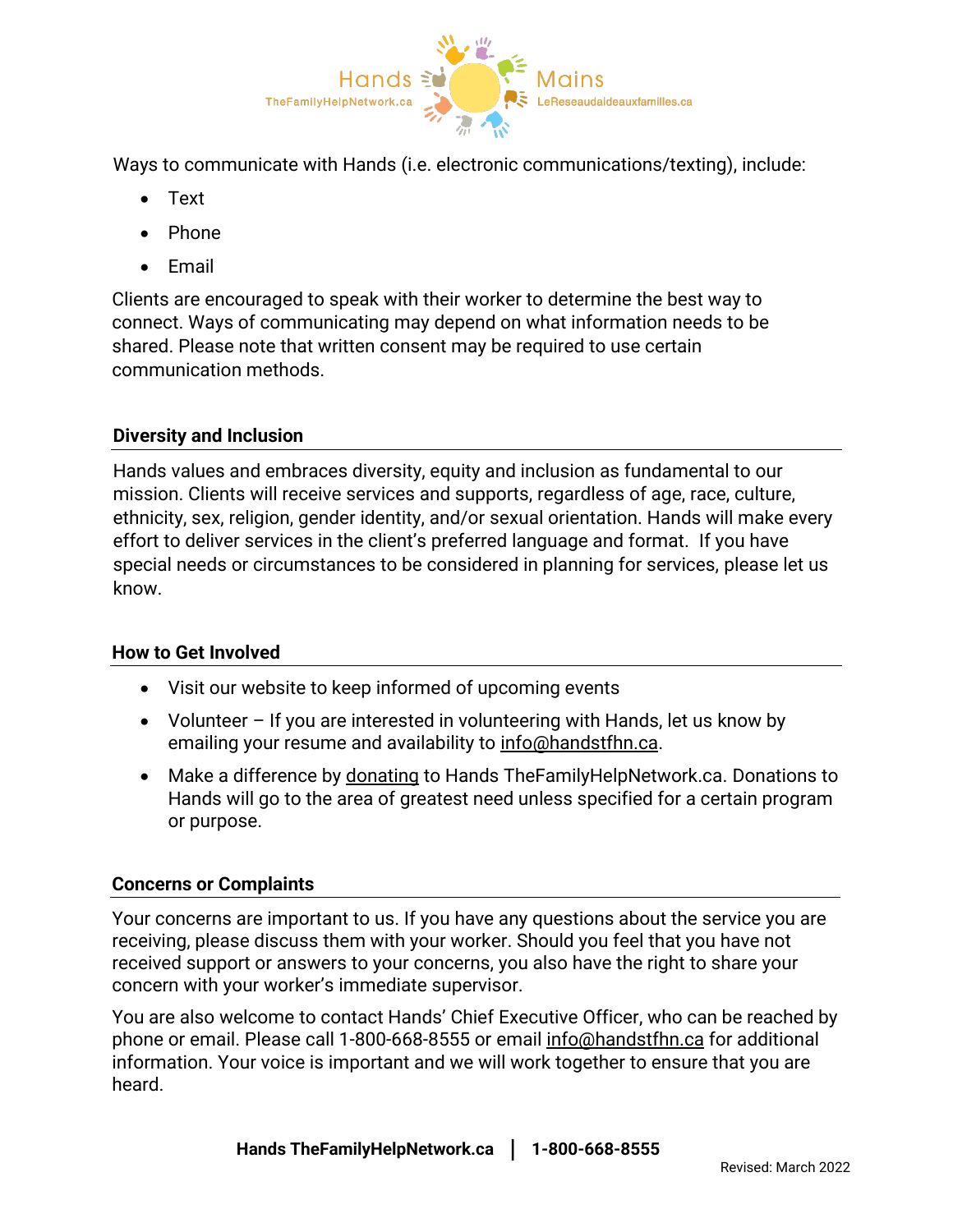

At any time, clients have the option of accessing the Provincial Ombudsman.

# **How to Reach Us**

Toll-free and fax: 1-800-668-8555

E-mail: [info@handstfhn.ca](mailto:info@handstfhn.ca)

**24/7 Crisis Line: 1-844-287-9072 -** For children and youth in crisis, call us any time for support

|                      | <b>Address</b>                                     | <b>Phone</b> | <b>Office Hours</b>                                                            |
|----------------------|----------------------------------------------------|--------------|--------------------------------------------------------------------------------|
| <b>Bracebridge</b>   | 23 Balls Drive<br>Bracebridge, ON<br><b>P1L1T1</b> | 705-645-3155 | Monday to Friday<br>$8:30$ am $-12:00$ pm<br>1:00 pm $-$ 4:30 pm               |
| <b>Mattawa</b>       | 150 Water Street<br>Mattawa, ON<br><b>P0H 1V0</b>  | 705-476-2293 | By appointment only                                                            |
| <b>North Bay</b>     | 391 Oak Street East<br>North Bay, ON<br>P1B 1A3    | 705-476-2293 | Monday to Friday<br>$8:30$ am $-4:30$ pm                                       |
|                      |                                                    |              | <b>Extended Hours:</b><br><b>Tuesday and Thursday</b><br>$8:30$ am $- 7:00$ pm |
| North Bay $-$        | 820 Lakeshore                                      | 705-476-2293 | <b>Monday to Friday</b>                                                        |
| <b>Autism Centre</b> | <b>Drive</b><br>North Bay, P1A 2G8                 |              | $8:30$ am $-4:30$ pm                                                           |
| <b>Parry Sound</b>   | 2 May Street<br>Parry Sound, ON<br><b>P2A 1S2</b>  | 705-746-4293 | Monday to Friday<br>$8:30$ am $- 12:00$ pm<br>1:00 pm $-$ 4:30 pm              |
|                      |                                                    |              | <b>Extended Hours:</b><br>Tuesday<br>$8:30$ am $- 7:00$ pm                     |
| <b>Powassan</b>      | 8 King Street<br>Powassan, ON<br><b>P0H 1Z0</b>    | 705-384-5225 | By appointment only                                                            |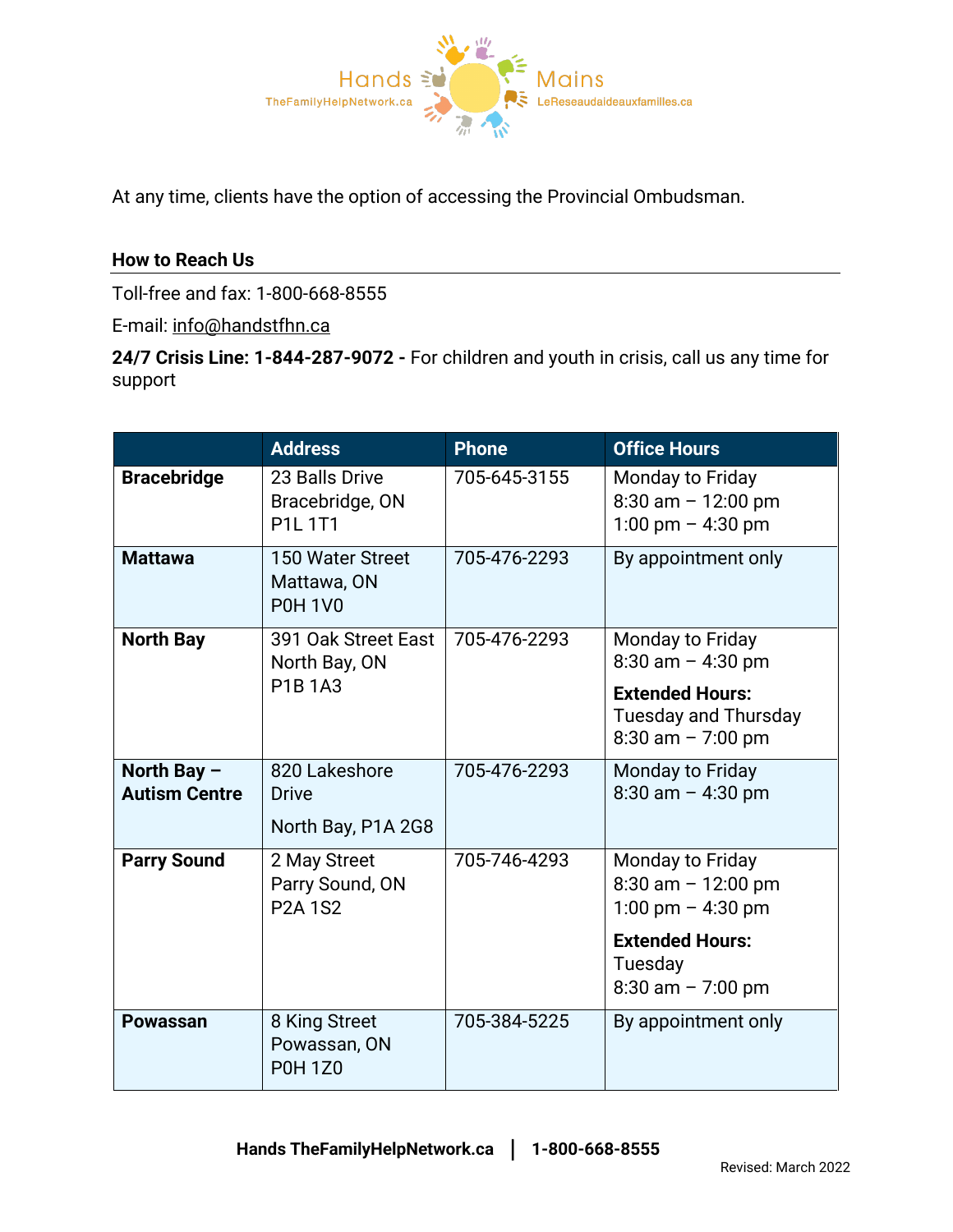

| <b>Sturgeon Falls</b>                       | 125 Lisgar Street<br>Sturgeon Falls, ON<br><b>P2B 3H4</b>         | 705-476-2293 | Monday to Friday<br>$8:30$ am $-12:00$ pm<br>1:00 pm $-$ 4:30 pm<br><b>Extended Hours:</b><br>Thursday<br>8:30 am - 7:00 pm    |  |
|---------------------------------------------|-------------------------------------------------------------------|--------------|--------------------------------------------------------------------------------------------------------------------------------|--|
| <b>Sundridge</b>                            | 37 Main Street<br>P.O. Box 596<br>Sundridge, ON<br><b>P0A 1Z0</b> | 705-384-5225 | Monday to Friday<br>$8:30$ am $- 12:00$ pm<br>1:00 pm $-$ 4:30 pm<br><b>Extended Hours:</b><br>Tuesday<br>$8:30$ am $-7:00$ pm |  |
| <b>Timmins</b>                              | 60 Wilson Avenue<br>Suite 103<br>Timmins, ON<br><b>P4N 2S7</b>    | 705-476-2293 | By appointment only                                                                                                            |  |
| Timmins $-$<br><b>Autism Centre</b>         | 100 Wilson Avenue,<br>Suite B<br>Timmins, ON<br><b>P4N 2S9</b>    | 705-476-2293 | Monday to Friday<br>$8:30$ am $-4:30$ pm                                                                                       |  |
| *Please visit our website for summer hours. |                                                                   |              |                                                                                                                                |  |